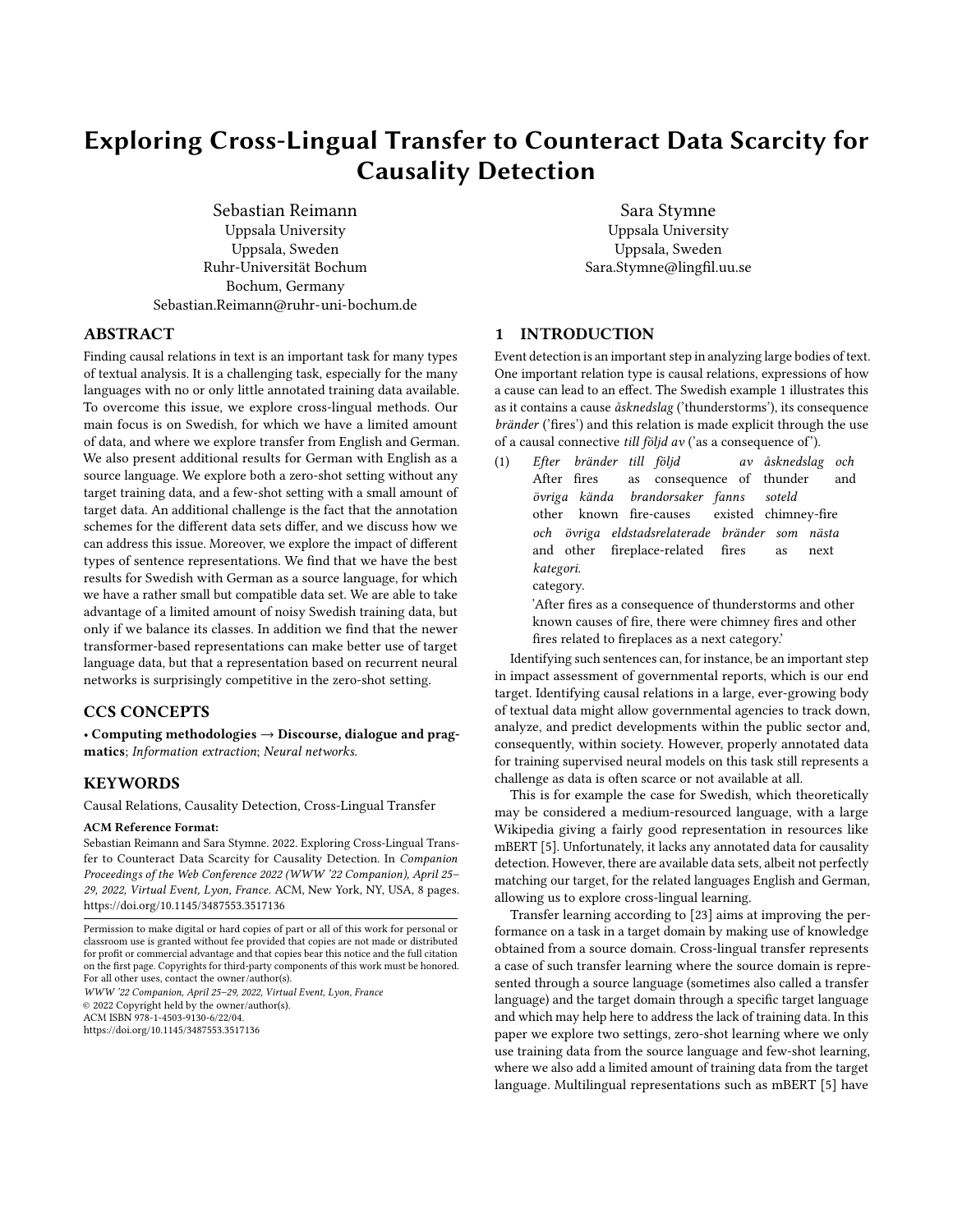been shown to yield good results across a range of tasks [\[24,](#page-7-2) [32\]](#page-7-3) in zero-shot settings where no training data is available for the target language and task. However using few-shot learning, even with only a small amount of in-language annotated data for the target task may lead to competitive results [\[21\]](#page-7-4).

In this paper our main focus is on sentence-level causality detection for Swedish. We investigate zero-shot transfer with training and testing on different languages and investigate potential gains from adding a small amount of target language data. Previous work [\[11,](#page-7-5) [21\]](#page-7-4) has suggested that just a few hours of annotation work may greatly improve results. Thus, we also investigate how a quickly annotated small Swedish data set can be used for training. In order to evaluate our methods, we annotate a test set for Swedish sentencelevel causality detection, where the task is to decide whether a sentence contains a causal relation or not.

The disparity of sources presents an additional challenge. There are considerable differences between both the two English data sets, and the German data set we use for training our cross-lingual models, as well as differences between our Swedish data sets. In previous work on cross-lingual argument mining for example [\[9\]](#page-6-1), domain mismatches between data sets from different sources led to problems. In the data sets used in our study, the guidelines for when to consider a sentence causal differ, as well as the level of annotation, and the balance between causal and non-causal examples. In all cases it was possible to convert the data sets to sentence-level causality detection, so that we could use them for our goals. To shed further light on cross-lingual causality detection, we also perform exploratory experiments with German as the target language.

Our main goals are to:

- Investigate which type of multilingual pretrained embedding may be the most beneficial, comparing the transformerbased mBERT [\[5\]](#page-6-0) and XLM-RoBERTa [\[3\]](#page-6-2) with LASER [\[1\]](#page-6-3) embeddings based on recurrent neural networks
- Explore the impact of annotation schemes from different annotation projects, since data is still relatively scarce for the present task
- Investigate to what extent cross-lingual transfer for causality detection may benefit from additional target language data in training

In summary, we find that LASER for zero-shot transfer and causality detection is often able to at least compete with the newer Transformer-based models. It, however, is not able to make much use of additional training data, which on the other hand has a great impact on the performance of mBERT and XLM-R, although not always in a positive way. Our results also further stress the importance of consistent annotation guidelines.

## 2 PREVIOUS WORK

#### 2.1 Causality Detection

Early attempts to automatically detect causal relations were rulebased and focused on lexical patterns as well as morphological and morphosyntactic clues [\[10,](#page-7-6) [17\]](#page-7-7). Later work started using machine learning, such as decision tree classifiers taking different lexical and syntactical features as input to learn rules by which causality could be detected [\[12\]](#page-7-8). Besides decision trees, also support vector machines (SVM) have been proven useful. Most of the contributions to the SemEval-2010 Task 8 on the classification of semantic relations, including causal or cause-effect relations, made use of SVMs [\[15\]](#page-7-9), including the best performing contribution [\[27\]](#page-7-10).

More recently, neural networks have been used to detect causal relations, for instance [\[4\]](#page-6-4), a BiLSTM that takes GloVe word vectors plus linguistic features based on POS-tags, dependency relations and WordNet noun hierarchies as input for finding causal sentences and extracting the respective cause, effect and causal connective. In the first subtask of the FinCausal 2020 shared task [\[22\]](#page-7-11), focusing on binary classification of causal relations, pretrained language models based on the Transformer architecture [\[30\]](#page-7-12), and BERT [\[5\]](#page-6-0) in particular, were dominating, with ensemble architectures [\[13,](#page-7-13) [28\]](#page-7-14) being among the best performing systems. However, also the provided baseline [\[22\]](#page-7-11) using only the English BERT-based model with a dropout layer and a linear regression layer on top of it resulted in a strong performance.

## 2.2 Multilingual Pretrained Embeddings and Cross-Lingual Transfer

LASER (Language Agnostic Sentence Representations) [\[1\]](#page-6-3) represents one attempt to provide sentence representations that can be used in NLP tasks for a wide range of languages. These sentence representations are based on a recurrent neural network, in this case a BiLSTM [\[14,](#page-7-15) [16\]](#page-7-16). Sentence representation are obtained through a BiLSTM-encoder, pretrained on a machine translation task by translating sentences from 93 different languages into English and Spanish. The evaluation on multilingual natural language inference (XLNI) and document classification with English as a source language in all experiments resulted in accuracies between 62% and 72% for the former and 60% and 85% for the latter.

Devlin et al. [\[5\]](#page-6-0) provided a multilingual version of the transformerbased BERT (mBERT) besides the monolingual version that was for example also successful for causality detection [\[22\]](#page-7-11). It was pretrained on a masked language modeling and a next sentence prediction task involving the entire Wikipedia dumps of 104 languages. In zero-shot experiments on NER and the languages English, German, Dutch and Spanish, mBERT achieved accuracies between 65% and 75%. For zero-shot POS-tagging with mBERT, the accuracies were even ranging from 80% to 90%. These experiments were later extended, covering 38 languages and zero-shot document classification and XNLI [\[32\]](#page-7-3). It was also found that the layers of mBERT were able to recognize the respective language with an accuracy of 96% on average when tested on sentences of 99 different languages, which suggests that each layer at least to some extent contains language-specific information [\[32\]](#page-7-3).

Another pretrained transformer-based model is XLM (X-Lingual Model), pretrained on an additional machine translation task besides masked language modelling [\[19\]](#page-7-17). XLM eventually outperformed mBERT on zero-shot XNLI. Conneau et al. introduced a further improved version of XLM, XLM-RoBERTa (XLM-R), which was pretrained using only the masked language modelling task, on a larger corpus, a larger vocabulary and a higher number of hidden states [\[3\]](#page-6-2). It outperformed both mBERT and XLM on zero-shot NER, XNLI and question answering.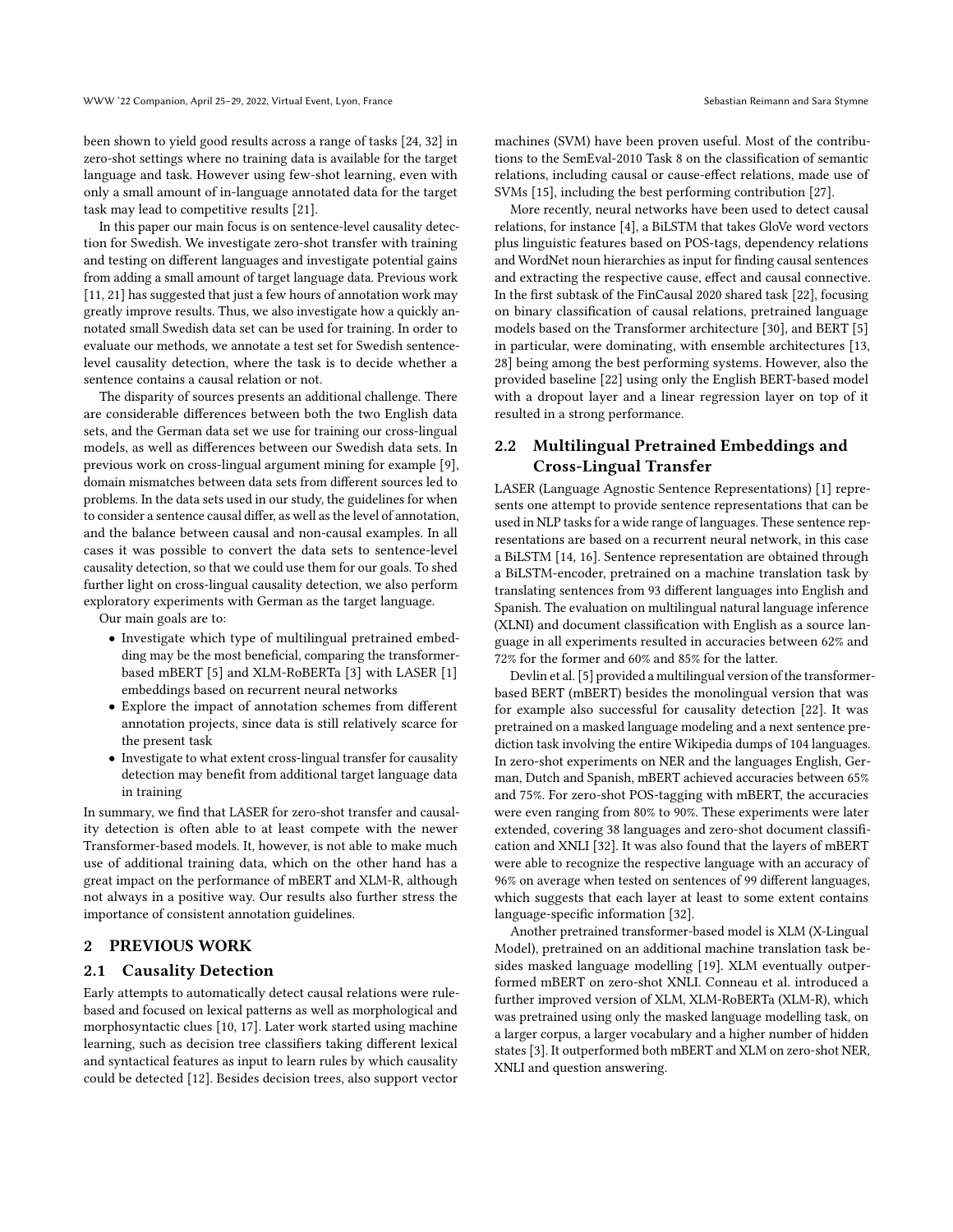Exploring Cross-Lingual Transfer to Counteract Data Scarcity for Causality Detection WWW '22 Companion, April 25–29, 2022, Virtual Event, Lyon, France

It has further been shown that finetuning mBERT and XLM-R on various sizes of target language data, ranging from 10 to 1000 additional sentences can lead to improvements [\[21\]](#page-7-4). For most tasks, improvements were seen even with as little as ten sentences. This improvement was more pronounced for languages that were not related to English. Most work on zero-shot transfer has used English as a source language. However, it has been shown that it is often beneficial to use other languages, even when the other language is machine translated from English [\[29\]](#page-7-18). Here, in particular, German and Russian often worked well as source languages across tasks and target languages.

#### 3 DATA

In this section we describe the newly annotated Swedish data, as well as the existing data sets for English and German, including the modifications we had to make to them to fit the Swedish target. Tables [1](#page-3-0) and [2](#page-3-1) show an overview of the data.

## 3.1 English

The English data is composed of the data sets of two previous shared tasks: SemEval-2010 Task 8 [\[15\]](#page-7-9) and the FinCausal 2020 shared task [\[22\]](#page-7-11). The latter already had a binary labelling according to whether a sentence expresses causality or not. The original annotations of the SemEval-2010 data set contain nine different semantic relations, which were replaced with a binary labelling, where all sentences expressing a cause-effect relation were considered as causal and all other sentences received the label non-causal.

The two English data sets differ with respect to their annotation schemes. For FinCausal [\[22\]](#page-7-11) a modification to the effect role is proposed so that only a quantified fact, a fact that is directly connected to a measure and that expresses a number or quantity, can be an effect. Neither SemEval, nor the German and Swedish data sets include this constraint in their annotation guidelines. To see the effects of this difference, we used only the FinCausal or SemEval data respectively, a concatenation of both (SE+FC in Table [1\)](#page-3-0), and, since the FinCausal annotations are stricter and it thus can be assumed that a causal example according to the FinCausal annotation would also be causal according to the SemEval annotation scheme, a combination of the FinCausal positive data and all SemEval data (SE+FC-c in Table [1\)](#page-3-0). Since no development set was provided for SemEval, we used 10% of the provided SemEval training data as a development set in experiments where only the SemEval data was involved. In the setting with the SemEval data plus the positive FinCausal examples, we simply add the positive examples from the FinCausal development set to these 800 sentences.

#### <span id="page-2-2"></span>3.2 German

All German data used in the present study is taken from a data set of causal language [\[25\]](#page-7-19), who base their annotation scheme on [\[8\]](#page-6-5). It contains sentences from the TIGER corpus [\[6\]](#page-6-6) of German newspaper texts and the Europarl corpus [\[18\]](#page-7-20) that consists of proceedings from the European parliament. Contrary to the English data sets, they annotated the data on the token level with two different types of tags, indicating the role of a participant in a causal relation (cause, effect, affected and actor) and the specific type of causation (consequence, motivation, purpose). We transformed their annotations to

binary sentence labels in order to bring them into accordance with the other data sets by considering all examples that contain both a cause and an effect as causal relations and consequently, sentences in which one of these tags or both were missing, were considered to be non-causal. Additionally, we considered all the different types of causation here as a single causal class.

#### 3.3 Swedish

All Swedish data was extracted from a corpus of governmental reports, written between  $1994-2020$  $1994-2020$ .<sup>1</sup> This data was extracted from HTML-format, and pre-processed to retrieve headers and running text, removing non-text elements such as tables, headers, and foot-ers, and merging sentences and words across line and page breaks.<sup>[2](#page-2-1)</sup>

From the Swedish corpus, we sample sentences by searching for term pairs that potentially express a causal relation, such as radon  $\rightarrow$  cancer and car traffic  $\rightarrow$  pollution. The sentences were annotated by three annotators with a background in computational linguistics, two native speakers and one native German speaker with a high level of Swedish, according to whether they express causality. In an initial pilot annotation round, the inter-annotator agreement was relatively low, with a Fleiss' Kappa  $\kappa$  of 0.38, which expresses only fair agreement [\[20\]](#page-7-21). Thus, specific guidelines inspired by Dunietz et al. [\[8\]](#page-6-5), similar to the guidelines of the German data presented in Section [3.2,](#page-2-2) were drawn. These guidelines focused on explicit causality, which requires, besides a cause and an effect, the presence of a causal connective that exclusively expresses causality. Thus, temporal relations that implicitly express causality are for example ruled out, but modal and negative causality was annotated. Unlike [\[7\]](#page-6-7) we did not consider different types of causality, but grouped all their types into a single causal class. The guidelines led to an improved inter-annotator agreement of 0.58 in a second pilot round on 30 sentences. The final annotation round covered 300 sentences, which were combined with the 30 sentences from the final pilot round, giving 330 sentences in the final data set. Each sentence was annotated by at least two annotators. The inter-annotator-agreement after the annotation phase, was at 0.5, thus similar to the second pilot. To further improve annotation quality, all disagreements were consolidated by discussion among the annotators.

The small Swedish training set was collected by a quick annotation phase with three annotators. Ten sentences were sampled from the governmental report corpus for each of 21 terms which could potentially express causality such as orsaka ('cause'), på grund av ('because of') and resultat ('result').[3](#page-2-3) This extraction procedure led to a large proportion of positive examples. Each annotator decided for each sentence if it expresses causality, if it is an unclear case or if it does not express causality. Similarly to the first test set pilot without guidelines, only fair inter-annotator-agreement [\[20\]](#page-7-21) of 0.45 was reached. Additionally, no consolidation was performed on this data.

We attempted several methods to transform the annotation of the three annotators into one single annotation for each sentence. Here, it can be argued that if for example one annotator decides on

<span id="page-2-3"></span> $3$ The full set of causality terms and causal term pairs can be found in [\[26\]](#page-7-22).

<span id="page-2-0"></span><sup>&</sup>lt;sup>1</sup>Statens offentliga utredningar, available from [http://data.riksdagen.se/data/](http://data.riksdagen.se/data/dokument/) [dokument/.](http://data.riksdagen.se/data/dokument/)

<span id="page-2-1"></span><sup>2</sup>Available from<https://github.com/UppsalaNLP/SOU-corpus>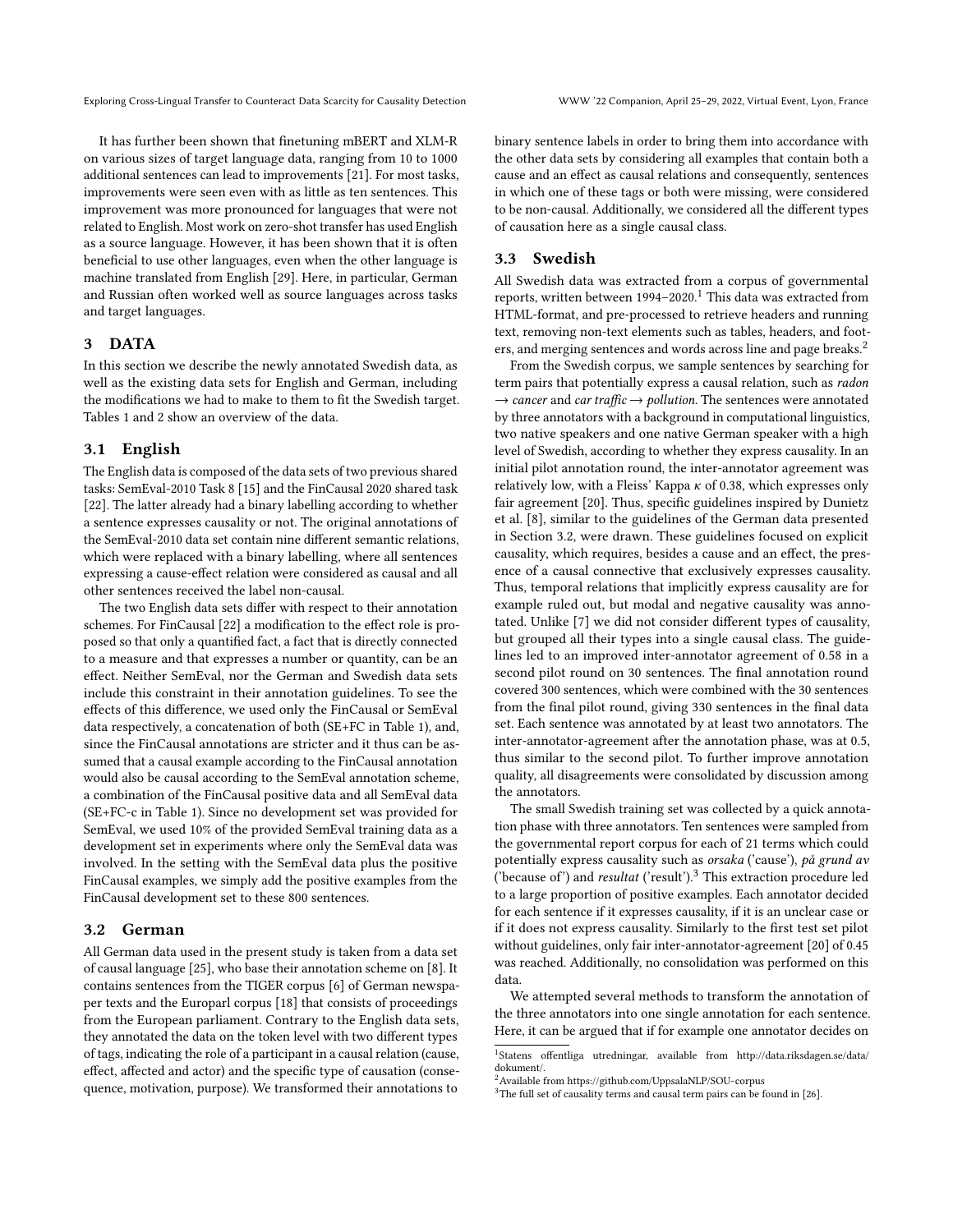<span id="page-3-0"></span>Table 1: Distribution of the English training and development data including the percentage of causal examples

|       | $SE+FC$ |      | % FinCausal |      | % SemEval |       | $\%$ SE+FC-c | %     |
|-------|---------|------|-------------|------|-----------|-------|--------------|-------|
| Train | 21.478  | 9.37 | 13.478      | 7.49 | 7.200     | 12.06 | 8.210        | 22.87 |
| Dev   | 8.629   | 6.62 | 8.629       | 6.62 | 800       | 16.88 | 1.369        | 51.42 |

<span id="page-3-1"></span>Table 2: Distribution of the German and Swedish data, including the percentage of causal examples

|             | German | $\%$  | Swedish | %          |
|-------------|--------|-------|---------|------------|
| Train       | 3.104  | 50.48 | 210     | see Tab. 3 |
| Dev         | 375    | 51.73 |         |            |
| <b>Test</b> | 905    | 50.60 | 330     | 48.49      |

<span id="page-3-2"></span>Table 3: Label distribution of the three different variants of the Swedish training data

|                         | Pos. | Neg. | % Pos. |
|-------------------------|------|------|--------|
| <b>Numerical Scores</b> | 170  | 40   | 80.95  |
| Majority Vote           | 143  | 67   | 68.10  |
| Balancing               | 67   | 67   | 50.00  |

a sentence to be causal and another one decides that this sentence represents an unclear case, then the sentence conveys at least some notion of causality that would make a negative annotation too strict. A method that takes this into account would be the assignment of numerical scores where a positive annotation received a score of 0.2, an unclear annotation a score of 0.1 and a non-causal annotation a score of zero. We considered the causal label for examples that reach a score of 0.3 or more. This presents a relatively low threshold since only one positive and one unclear annotation would be needed for the causal label. A stricter alternative is a simple majority vote, where all sentences are considered causal if two of the three annotators agreed on that. For both the numerical weighting and the majority vote, the distribution is strongly skewed towards the causal class, as Table [3](#page-3-2) shows. Thus, we create a third variation including the negative examples from the Swedish training data plus a sample of positive examples from the training data, which has the same size.

Both Swedish causality data sets are publicly available under the CC-BY license.[4](#page-3-3)

#### 4 EXPERIMENTAL SETUP

#### 4.1 Model Architectures and Embeddings

One goal of this paper is to compare different pretrained multilingual embeddings on their performance on causality detection, especially by comparing the BiLSTM-based LASER with the transformerbased mBERT and XLM-R. The embedding types and the classifier

architectures that make use of them will be introduced in the following. Tuning hyperparameters for all models, if not stated otherwise, was conducted through training or finetuning the respective models on English and testing them on the German development set since it seems to be intuitive to choose hyperparameters by evaluating them on a setting where some cross-lingual transfer is involved, rather than in a monolingual setting.

LASER. The LASER sentence embeddings [\[1\]](#page-6-3) are used in order to include a non-finetuning based approach. As recommended in [\[1\]](#page-6-3), we first tokenize our sentences, and then transform them to BPE subword units. We finally feed them to the encoder to obtain the respective embeddings. For classification, we use the provided multi-layer perceptron (MLP) classifier, with two hidden layers. We train the MLP classifier for 100 epochs with a learning rate of 0.001, 10 nodes in the first and 8 nodes in the second hidden layer, a batch size of 12 and dropout of 0.1.

Multilingual BERT. In our experiments involving mBERT, we use the BertForSequenceClassification architecture provided by HuggingFace [\[31\]](#page-7-23), in which dropout and an additional linear layer for classification are added on top of the regular BERT architecture. No preprocessing is carried out before encoding the text through the BERT tokenizer. The mBERT-based classifier is finetuned for 3 epochs with a learning rate of  $2e - 5$  and batch size of 32. The maximum length of the inputs is 256.

XLM-R. Here again, the implementation from the HuggingFace Transformer library for sequence classification with an addtional linear layer was used. We finetune XLM-R for 2 epochs with a learning rate of  $2e - 5$ , a batch size of 32 and a maximum length of 256.

#### 4.2 Experiments

Our goal is it to compare different embedding types as well as to measure the impact of additional target language data.<sup>[5](#page-3-4)</sup> Consequently, we perform both zero-shot experiments and few-shot experiments, with all three multilingual representations involved. The source language for German as a target language will be English in all experiments. In experiments with Swedish as a target language, we additionally use German as a source language, also in combination with English. We also investigate the influence of the different annotation schemes, especially with respect to the stricter annotation for the FinCausal data. Thus, for experiments with English as a source language, we try out all the different combinations of the English data sets.

For measuring the effect of target language data in training, we follow an approach similar to [\[21\]](#page-7-4) by using varying amounts of training examples. The Swedish data is scarce, which limits our possibilities to experiment with different sizes. To measure the

<span id="page-3-3"></span><sup>4</sup><https://github.com/UppsalaNLP/Swedish-Causality-Datasets>

<span id="page-3-4"></span> $^5\!$  Additional experiments as well as a more in-depth analysis can be found in [\[26\]](#page-7-22)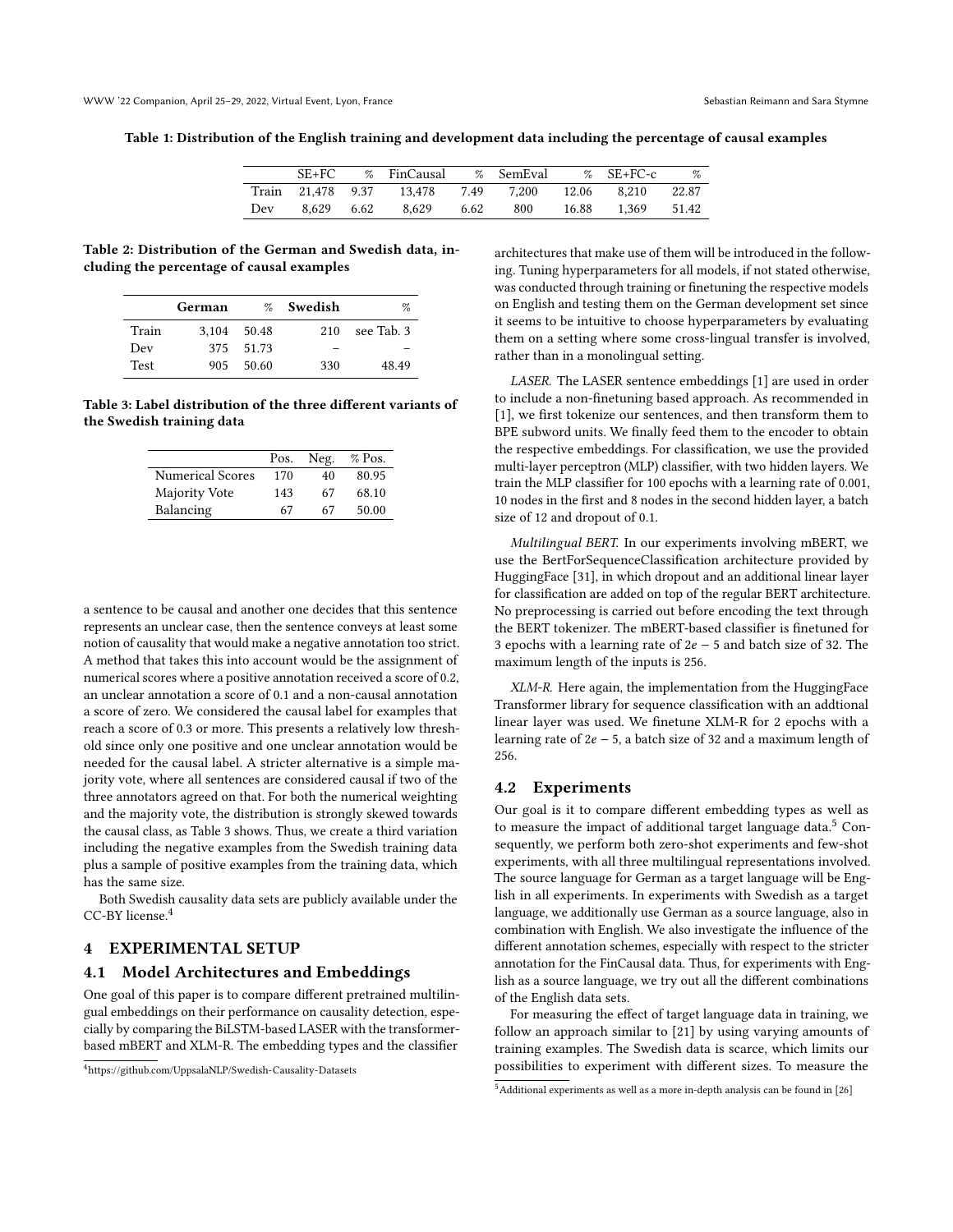effect of larger portions of target language data, we thus use the German data set, which is notably larger in size compared to the Swedish data, but still considerably smaller than all English data sets and use 210 sentences (6.8%,; the size of the Swedish training data), as well as 12.5%, 25%, 50%, 75% of it, as well as the full German training data. For Swedish we also experiment with different ways of combining the training data from the three annotators.

We consider the variation when running systems, and repeat all zero-shot experiments five times. For evaluation we present the F1-macro score, and in addition the precision and recall for the causal class.

# 5 RESULTS AND DISCUSSION

#### 5.1 Zero-Shot Experiments

Table [4](#page-5-0) presents the results of the zero-shot experiments with English as a source language. For all combinations of target and source languages, the differences across embedding types were relatively small with LASER often matching or even outperforming mBERT and XLM-R. However, differences can be observed with respect to the training data choices. When looking at the F1-macro and the recall for the causal class of the models where the joint English data set or only the FinCausal data were used, we can see that the models in the end failed to recognize a wide range of examples in the test data that actually expressed causality. Here, it indeed seems that the aforementioned problem of a stricter annotation for the FinCausal data, compared to the other data sets, caused problems, especially when considering that in the two experiments without the negative FinCausal examples the recall for the causal class and the F1-macro were much higher.

In both the English–German and the English–Swedish zero-shot scenario, adding the positive FinCausal examples to the SemEval data improved recall substantially as well as the performance overall. It, however, did so at the price of precision. The models then were exposed to a broad range of additional positive examples with vocabulary from the financial domain and expressions of quantity. This consequently led to difficulties in generalization, which is expressed through a decrease in precision when comparing the results here to the results when only the SemEval data is involved.

Additionally, there were several issues concerning the experiments where we used English as a source language and German as a target language which can be linked to differences between the two languages. German differs with respect to adpositions since, besides prepositions, it also offers a range of causal postpositions that follow the verb, instead of preceding it, such as halber ("for the sake of"). Moreover, several German prepositions that express causality like mangels ("out of a lack of") require more complex constructions when being translated to English. Problems with these two phenomena occurred with all different English data sets in the zero-shot scenario when being tested on German.

Table [5](#page-5-1) presents results for Swedish, where we use German as a source language, either on its own, or in combination with English. When comparing the results of Table [4](#page-5-0) and Table [5](#page-5-1) it becomes visible that for mBERT and XLM-R, finetuning on the German data clearly led to better results than doing so on the English data, even though the German training data contains substantially fewer examples. Possible hypotheses for this may be that the underlying annotation

guidelines for both the German data and the Swedish test data were relatively similar, which resulted in a notably better performance, and that the German training data, unlike the English, is balanced. The findings of [\[29\]](#page-7-18), however, also hint that German in many cases may be generally more beneficial than English as a source language for cross-lingual NLP tasks, which may be the case here as well. With LASER, though, English performs slightly better than German as source language. Combining German and English led to slightly worse results than for only German with mBERT and XLM-R, and to higher recall but lower precision compared to a single language for LASER. However, no clear patterns of problems with linguistic phenomena were observed when applying zero-shot cross-lingual transfer from English to Swedish.

#### 5.2 Few-Shot Experiments

Table [6](#page-5-2) gives an overview of the results in the few-shot experiments involving additional Swedish target language data. For the Swedish data set where the final annotations were calculated through the numerical scheme, the performance was surprisingly low, especially for the two transformer-based models. For both mBERT and XLM-R and for all source languages, a clear overuse of the causal class can be observed. Interestingly, this problem seems to become less obvious when using the Swedish training data where the annotations were consolidated by majority vote, with fewer instances of the causal class. Here only mBERT in combination with the English data set was performing poor.

When we balance the Swedish training data in the previously described manner, however, we were even able to see improvements over the average of the zero-shot experiments, similar to previous findings [\[21,](#page-7-4) [33\]](#page-7-24). This is interesting since in our case, we use only a little bit more than half of the available Swedish training data. Previous work, e.g. [\[2\]](#page-6-8) has found that mBERT and XLM-R capture more language-specific information compared to models pretrained on a machine translation task such as the BiLSTM encoder for LASER. A possible hypothesis may thus be that, since a vast majority of the Swedish examples is causal, the models appear to wrongly consider some general aspects of the Swedish language as decisive for the decision on causality and consequently overgeneralize and classify a vast amount of Swedish examples as causal. This is also supported by the fact that the problem is notably more pronounced for English as a source language, where, on the other hand, positive causal examples in the training data are scarce and that this issue of overgeneralization does not really affect the LASER embeddings. The Swedish few-shot results have demonstrated that an improvement similar to the findings in [\[21\]](#page-7-4) can be achieved for multilingual causality detection, at least when efforts are taken to counteract data imbalance.

Figure [1](#page-6-9) shows results for few-shot learning with German as a target, and a varying amount of German training data. For mBERT as well as XLM-R, few-shot transfer led to a similar improvement over the zero-shot setting. Moreover, we can see that larger additional target language data sets may even lead to a greater improvement for both transformer-based models, even though, when using more than half of the data set, the differences become smaller again. For LASER on the other hand more target-language data only leads to minor improvements and using the full data set leads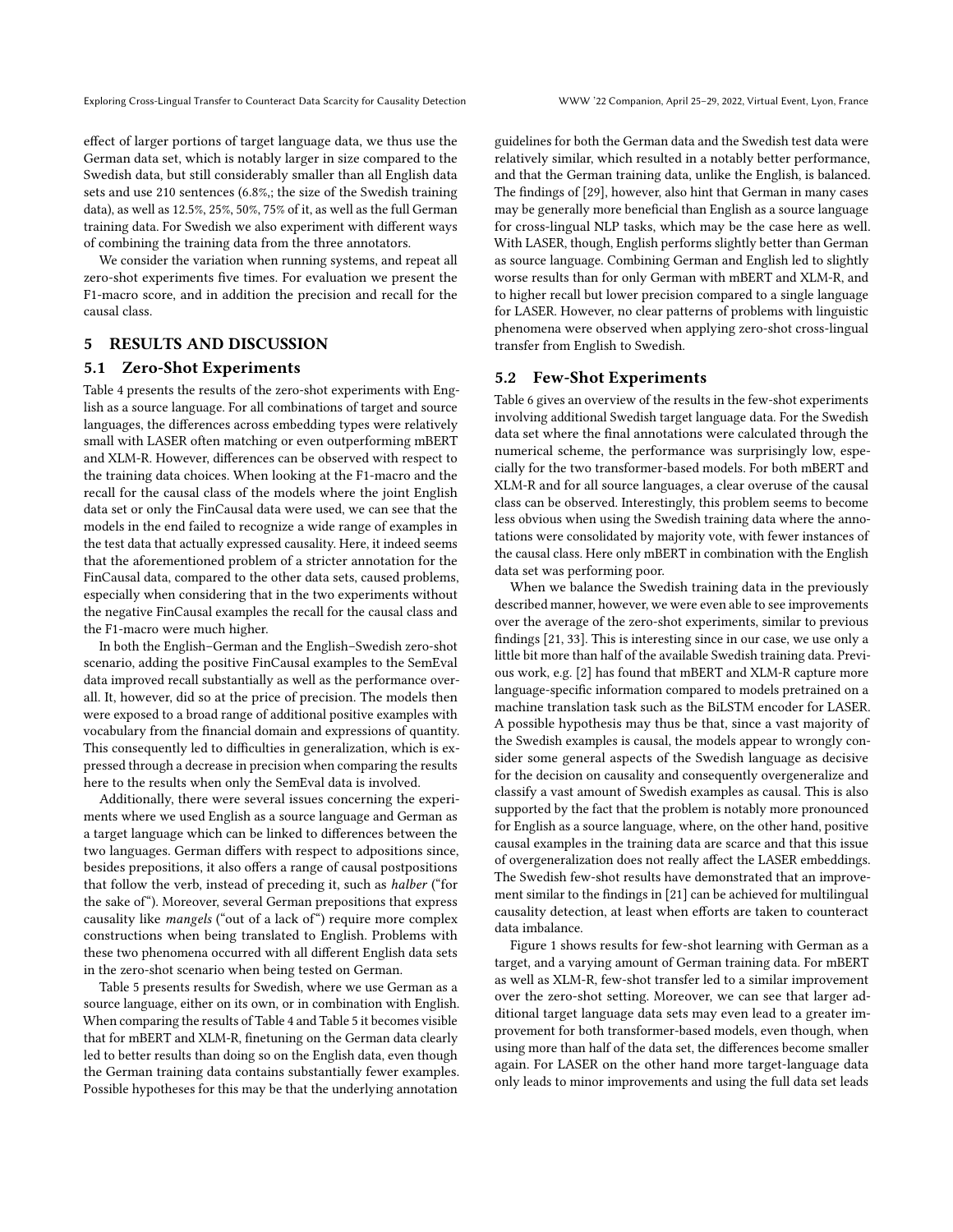<span id="page-5-0"></span>

| Table 4: F1-macro scores and precision / recall values for the causal class on average in zero-shot experiments when the |  |  |  |  |  |  |
|--------------------------------------------------------------------------------------------------------------------------|--|--|--|--|--|--|
| respective model is trained or finetuned on English data                                                                 |  |  |  |  |  |  |

|                       | Model                   | German                  |                         |                        | Swedish                 |                         |                         |  |
|-----------------------|-------------------------|-------------------------|-------------------------|------------------------|-------------------------|-------------------------|-------------------------|--|
|                       |                         | F1                      | P                       | R                      | F <sub>1</sub>          | P                       | R                       |  |
| SemEval<br>+FinCausal | LASER<br>mBERT<br>XLM-R | 41.85<br>42.89<br>42.63 | 75.03<br>74.92<br>75.33 | 9.05<br>10.55<br>10.24 | 52.21<br>46.07<br>48.92 | 96.35<br>78.32<br>87.82 | 19.38<br>13.50<br>16.25 |  |
| FinCausal             | <b>LASER</b>            | 34.58                   | 49.37                   | 1.37                   | 34.96                   | 58.33                   | 1.00                    |  |
|                       | mBERT                   | 35.97                   | 41.24                   | 2.71                   | 36.26                   | 61.09                   | 2.50                    |  |
|                       | XLM-R                   | 35.06                   | 25.10                   | 2.08                   | 35.91                   | 60.91                   | 2.12                    |  |
| SemEval               | <b>LASER</b>            | 53.38                   | 79.70                   | 24.13                  | 65.16                   | 74.55                   | 47.50                   |  |
|                       | mBERT                   | 49.50                   | 76.51                   | 19.20                  | 62.19                   | 72.23                   | 51.13                   |  |
|                       | XLM-R                   | 52.64                   | 79.81                   | 23.28                  | 63.11                   | 69.01                   | 50.38                   |  |
| SemEval               | <b>LASER</b>            | 63.79                   | 65.90                   | 57.25                  | 67.59                   | 63.04                   | 85.62                   |  |
| +FinCausal            | mBERT                   | 57.29                   | 62.43                   | 42.84                  | 57.17                   | 69.54                   | 44.38                   |  |
| (causal)              | XLM-R                   | 56.76                   | 64.33                   | 41.73                  | 62.03                   | 67.17                   | 60.25                   |  |

<span id="page-5-1"></span>Table 5: F1-macro scores and precision / recall values for the causal class on average in zero-shot-experiments involving finetuning on German and testing on Swedish

| Data                 | Model | F1    | P     | R     |
|----------------------|-------|-------|-------|-------|
| German               | LASER | 66.65 | 62.40 | 82.90 |
|                      | mBERT | 72.51 | 73.09 | 72.75 |
|                      | XLM-R | 76.93 | 75.78 | 79.37 |
| German               | LASER | 66.59 | 61.78 | 87.12 |
| + SemEval            | mBERT | 71.44 | 73.59 | 65.50 |
| + FinCausal (causal) | XLM-R | 71.56 | 70.53 | 75.13 |

<span id="page-5-2"></span>Table 6: F1-macro scores for few-shot experiments involving Swedish as a target language. The English data is SemEval+FinCausal (causal).

| Method      | LASER<br>Source |                |       |       |                | mBERT |       | XLM-R          |       |       |
|-------------|-----------------|----------------|-------|-------|----------------|-------|-------|----------------|-------|-------|
|             |                 | F <sub>1</sub> | P     | R     | F <sub>1</sub> | P     | R     | F <sub>1</sub> | P     | R     |
| None        | EN              | 67.59          | 63.04 | 85.62 | 57.17          | 69.54 | 44.38 | 62.03          | 67.17 | 60.25 |
|             | DE              | 66.65          | 62.40 | 82.90 | 72.51          | 73.09 | 72.75 | 76.93          | 75.78 | 79.37 |
| (Zero-Shot) | $EN+DE$         | 66.59          | 61.78 | 87.12 | 71.44          | 73.59 | 65.50 | 71.56          | 70.53 | 75.13 |
|             | EN              | 67.06          | 59.41 | 88.75 | 32.65          | 48.48 | 100   | 36.76          | 49.22 | 98.75 |
| Numerical   | DE              | 60.69          | 57.72 | 56.76 | 56.76          | 56.32 | 97.50 | 67.09          | 61.63 | 94.37 |
|             | $EN+DE$         | 65.46          | 60.67 | 90.62 | 55.24          | 55.16 | 96,88 | 53.90          | 54.70 | 98.12 |
|             | EΝ              | 68.25          | 63.38 | 84.38 | 35.22          | 49.08 | 100   | 60.20          | 57.36 | 92.50 |
| Majority    | DE              | 64.78          | 60.44 | 85.00 | 67.53          | 62.13 | 91.25 | 71.23          | 64.91 | 72.50 |
|             | $EN+DE$         | 66.65          | 61.78 | 86.88 | 72.43          | 75.74 | 64.38 | 71.86          | 66.83 | 84.83 |
|             | EN              | 70.57          | 67.40 | 76.25 | 59.30          | 56.68 | 87.50 | 68.46          | 65.56 | 73.75 |
| Balanced    | DE              | 68.58          | 64.47 | 79.37 | 71.34          | 66.84 | 81.87 | 78.24          | 82.96 | 70.00 |
|             | $EN+DE$         | 67.52          | 62.67 | 85.00 | 75.07          | 80.62 | 65.00 | 77.46          | 79.45 | 72.50 |

even to a worse performance compared to when using 75% or more of the available German training data. Given findings of [\[2\]](#page-6-8), that the LASER embeddings contain less language-specific information compared to the embeddings of mBERT and XLM-R, it could thus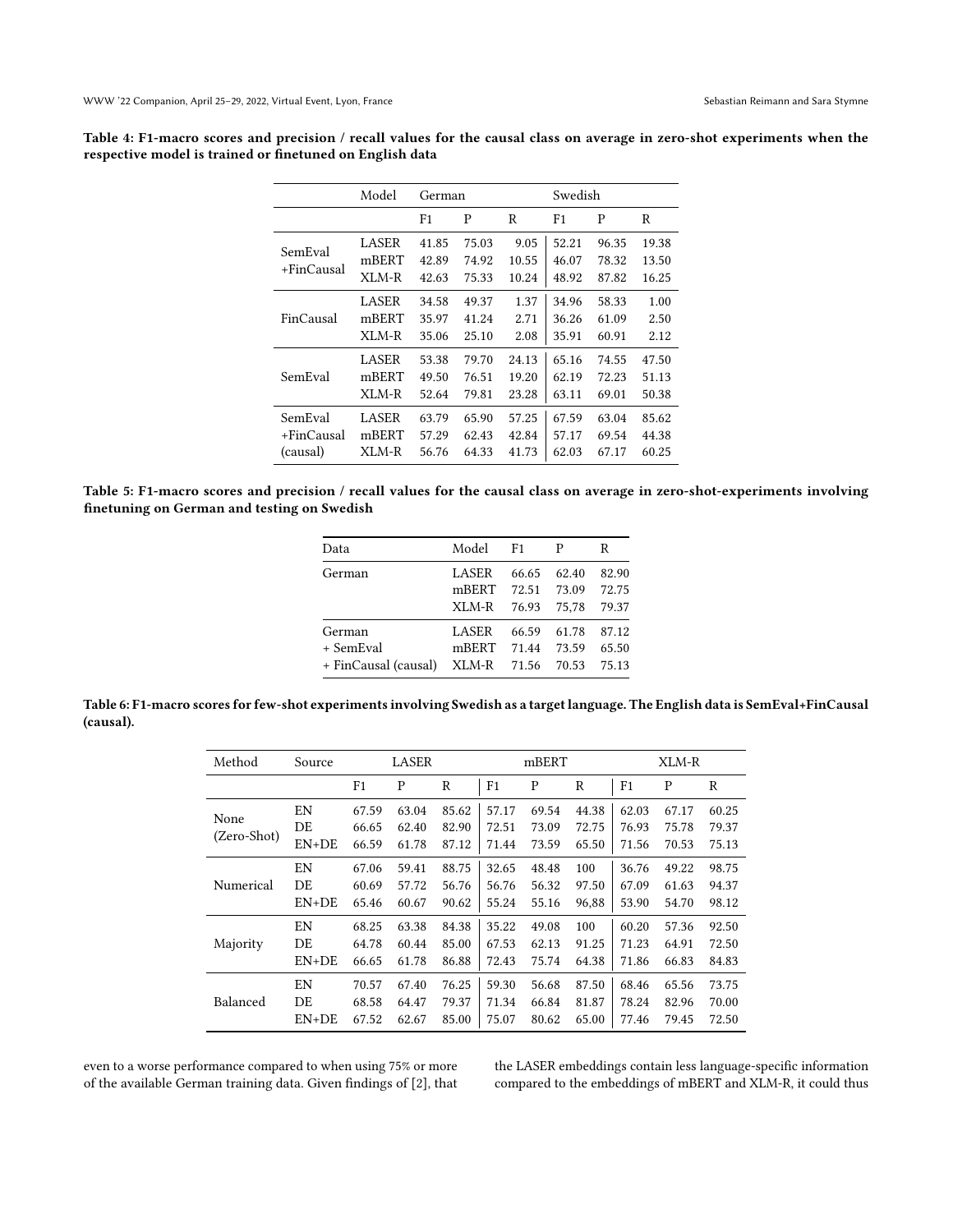Exploring Cross-Lingual Transfer to Counteract Data Scarcity for Causality Detection WWW '22 Companion, April 25–29, 2022, Virtual Event, Lyon, France

<span id="page-6-9"></span>

Figure 1: F1-macro scores when including target language data of different sizes through concatenating target and source language training data

be that LASER may be worse at taking advantage from additional German and Swedish data.

## 6 CONCLUSION

We explored cross-lingual causality detection for German with English as a source language as well as for Swedish with English and German as source languages. A challenge is that there are several differences between the existing data sets in English and German, as well as our new Swedish data sets. In particular, the strict annotation scheme of the FinCausal data [\[22\]](#page-7-11) led to shortcomings in the zeroshot scenario, which, however, could be smoothed over by removing the negative examples, hinting at a possible confusion related to the different annotation guidelines. We also needed to balance our small Swedish training set, in order to be able to take advantage of it.

We also compared the BiLSTM-based LASER to the transformerbased mBERT and XLM-R. We showed that LASER was surprisingly competitive, especially in the cross-lingual zero-shot setting from English, where it had the best performance. For Swedish, it was preferable to transfer from German with XLM-R and mBERT, which gave the overall best results, whereas the difference was small for LASER. This preference for German could be traced back to, on the one hand, similar annotation guidelines for the respective data sets and a more balanced data set, but potentially also to German being a better source language for cross-lingual transfer [\[29\]](#page-7-18).

The findings of [\[21\]](#page-7-4) regarding few-shot transfer also apply here since additional target language data led to notable improvements for mBERT and XLM-R. However, the findings of the Swedish fewshot experiments demonstrate that caution is advised with regards to class imbalance. Even small samples of target language data that

are skewed towards one class may lead to overgeneralization, possibly because the model interprets some actually language specific characteristics as relevant for the decision on causality.

So far, we only attempted cross-lingual transfer for causality detection between languages of the same family. A possible line for future research may thus be to explore how well the multilingual representations used in the present study are able to transfer between more distantly related languages. One more possible line of research, not only related to causality detection but generally to multilingual NLP would be to further explore the observed phenomenon of overgeneralization, especially its links to the information learned by mBERT and XLM-R.

#### ACKNOWLEDGMENTS

We would like to thank Luise Dürlich, Gustav Finnveden, and Joakim Nivre for annotation work and for insightful discussions, and Sven-Olof Junker and Martin Sparr at The Swedish National Financial Management Authority for valuable discussions and for providing the list of cause and effect pairs. The computations were enabled by resources in project UPPMAX 2020/2-2 at the Uppsala Multidisciplinary Center for Advanced Computational Science. Sara Stymne was funded by Vinnova in the project 2019-02252: Datalab for results in the public sector.

#### **REFERENCES**

- <span id="page-6-3"></span>[1] Mikel Artetxe and Holger Schwenk. 2019. Massively Multilingual Sentence Embeddings for Zero-Shot Cross-Lingual Transfer and Beyond. Transactions of the Association for Computational Linguistics 7 (March 2019), 597–610. [https:](https://doi.org/10.1162/tacl_a_00288) [//doi.org/10.1162/tacl\\_a\\_00288](https://doi.org/10.1162/tacl_a_00288)
- <span id="page-6-8"></span>[2] Rochelle Choenni and Ekaterina Shutova. 2020. What does it mean to be languageagnostic? Probing multilingual sentence encoders for typological properties. arXiv[:2009.12862](https://arxiv.org/abs/2009.12862) [cs.CL]
- <span id="page-6-2"></span>[3] Alexis Conneau, Kartikay Khandelwal, Naman Goyal, Vishrav Chaudhary, Guillaume Wenzek, Francisco Guzmán, Edouard Grave, Myle Ott, Luke Zettlemoyer, and Veselin Stoyanov. 2020. Unsupervised Cross-lingual Representation Learning at Scale. In Proceedings of the 58th Annual Meeting of the Association for Computational Linguistics. Association for Computational Linguistics, Online, 8440–8451. <https://doi.org/10.18653/v1/2020.acl-main.747>
- <span id="page-6-4"></span>[4] Tirthankar Dasgupta, Rupsa Saha, Lipika Dey, and Abir Naskar. 2018. Automatic Extraction of Causal Relations from Text using Linguistically Informed Deep Neural Networks. In Proceedings of the 19th Annual SIGdial Meeting on Discourse and Dialogue. Association for Computational Linguistics, Melbourne, Australia, 306–316.<https://doi.org/10.18653/v1/W18-5035>
- <span id="page-6-0"></span>[5] Jacob Devlin, Ming-Wei Chang, Kenton Lee, and Kristina Toutanova. 2019. BERT: Pre-training of Deep Bidirectional Transformers for Language Understanding. In Proceedings of the 2019 Conference of the North American Chapter of the Association for Computational Linguistics: Human Language Technologies, Volume 1 (Long and Short Papers). Association for Computational Linguistics, Minneapolis, Minnesota, 4171–4186.<https://doi.org/10.18653/v1/N19-1423>
- <span id="page-6-6"></span>[6] Stefanie Dipper, Thorsten Brants, Wolfgang Lezius, Oliver Plaehn, and George Smith. 2001. The TIGER Treebank. In The Workshop on Treebanks and Linguistic Theories, TLT'01. 24–41.
- <span id="page-6-7"></span>[7] Jesse Dunietz, Greg Burnham, Akash Bharadwaj, Owen Rambow, Jennifer Chu-Carroll, and Dave Ferrucci. 2020. To Test Machine Comprehension, Start by Defining Comprehension. In Proceedings of the 58th Annual Meeting of the Association for Computational Linguistics. Association for Computational Linguistics, Online, 7839–7859.<https://doi.org/10.18653/v1/2020.acl-main.701>
- <span id="page-6-5"></span>[8] Jesse Dunietz, Lori Levin, and Jaime Carbonell. 2015. Annotating Causal Language Using Corpus Lexicography of Constructions. In Proceedings of The 9th Linguistic Annotation Workshop. Association for Computational Linguistics, Denver, Colorado, USA, 188–196.<https://doi.org/10.3115/v1/W15-1622>
- <span id="page-6-1"></span>[9] Steffen Eger, Johannes Daxenberger, Christian Stab, and Iryna Gurevych. 2018. Cross-lingual Argumentation Mining: Machine Translation (and a bit of Projection) is All You Need!. In Proceedings of the 27th International Conference on Computational Linguistics. Association for Computational Linguistics, Santa Fe, New Mexico, USA, 831–844.<https://www.aclweb.org/anthology/C18-1071>